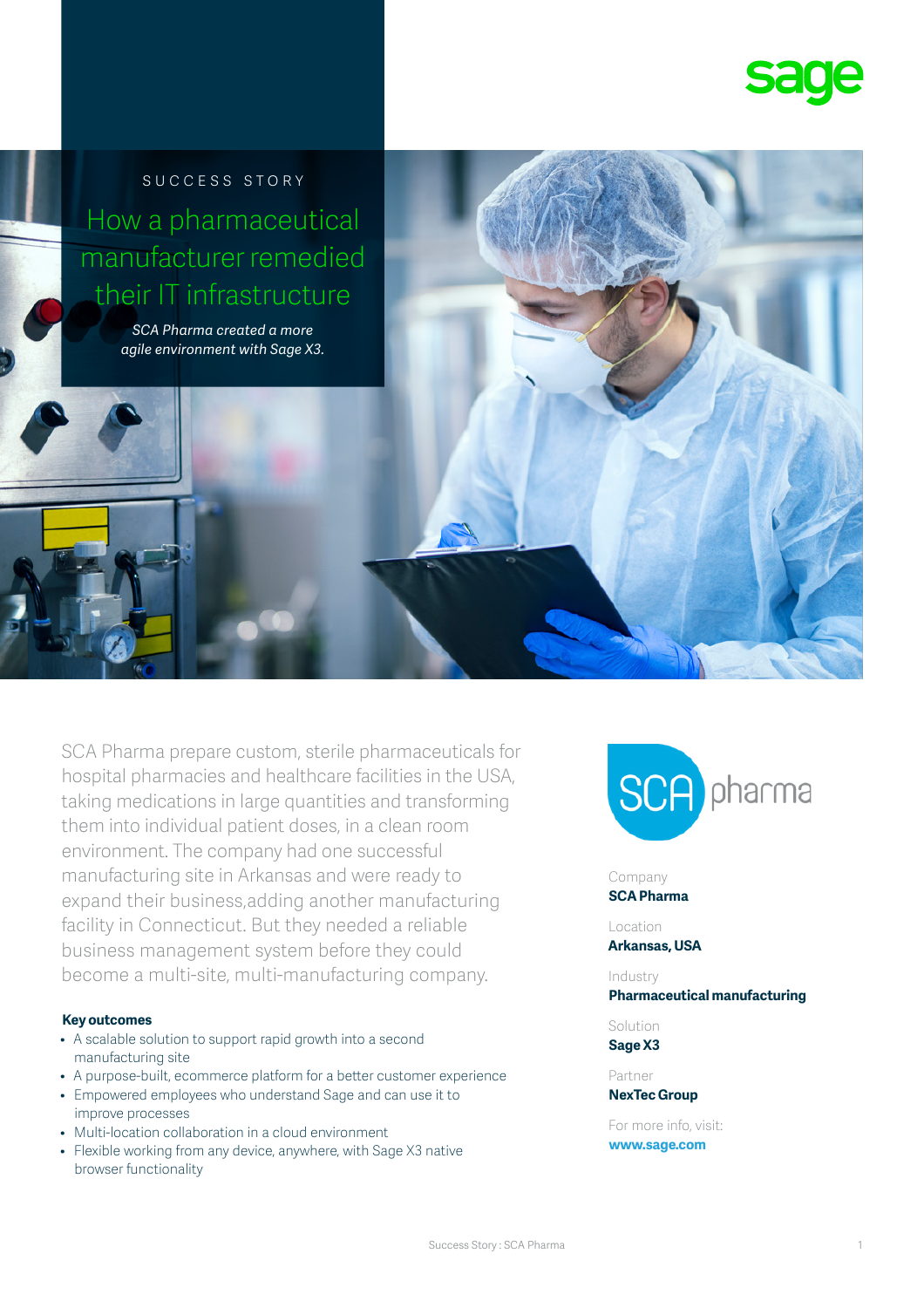

*Sage X3 operates in a cloud environment making it a flexible and scalable solution.*

"We had multiple different requirements, we needed to have scalability, flexibility, reliability. We also knew that we were going to be in a rapid growth mode. In order to sustain that rapid growth and multi-site capability we needed cloud capability."

Matthew Collins, Vice President of Information Technology, SCA Pharma

### **The challenge**

SCA Pharma's only manufacturing site was at maximum capacity, they needed to expand to a new location and for that site to be operational within just eight months, a major undertaking for any company, and almost impossible with SCA Pharma's existing infrastructure.

At the time, SCA Pharma relied on an on-premise system that was unreliable, plagued with downtime and difficult to access. They needed a more agile approach to support their growth. Matthew Collins, Vice President of Information Technology at SCA Pharma sums-up the situation:

"When I started at SCA the challenges were related to the reliability of the existing system … Up-time as well as access. We had no infrastructure, we had no ERP system to speak of, and we needed to manufacture in a second facility starting within eight months."

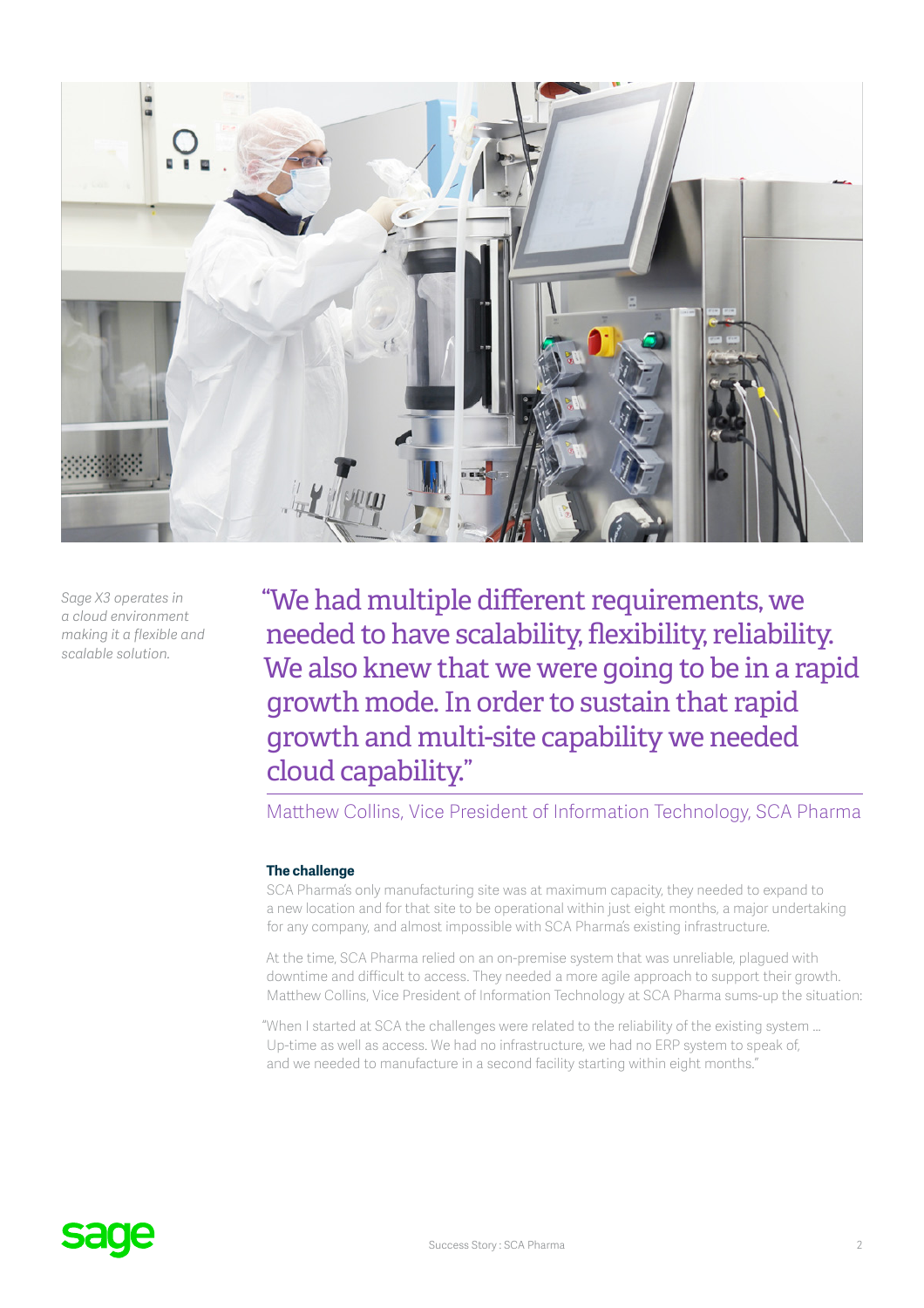

*With Sage, SCA Pharma had the infrastructure to expand into a second manufacturing location.*

### **The solution**

Despite their short-deadline, SCA Pharma had a long list of requirements. They needed a solution that provided flexibility, scalability and support for rapid growth in a cloud environment. Fortunately, Sage X3 had all the right features.

Eric Frank, CEO of Sage partner, NexTec Group, explains why Sage X3 was such a good fit for SCA Pharma:

# "At the end of the implementation, which was five months in length—really rapid for an ERP overhaul, we described it as changing the wheels on a train. While it was in motion, it was challenging, difficult but also extremely successful and very smooth."

Matthew Collins, Vice President of Information Technology, SCA Pharma

"As a modern technology platform [Sage X3] allows you to run the product through a browser natively on any device, anywhere. And because [SCA Pharma are] multi-location and because they have clean facilities, they've really taken advantage of the cloud underpinnings that are built in natively to X3."

SCA Pharma were quick to realize the benefits, enhancing their customer experience, as Matthew Collins explains:

"Sage X3 allowed us to build our own front-end ecommerce platform, defining the customer experience well for us and integrating through the API to the X3 platform very easily and accessibly."

But perhaps the most significant gain was the ability to grow their manufacturing capabilities:

"Opening up on time and doubling our manufacturing capability almost overnight was the first benefit of Sage X3 … the ability to re-engineer our processes and take us from a smaller company to a mid-size company, that was all driven by capabilities within the Sage ERP."

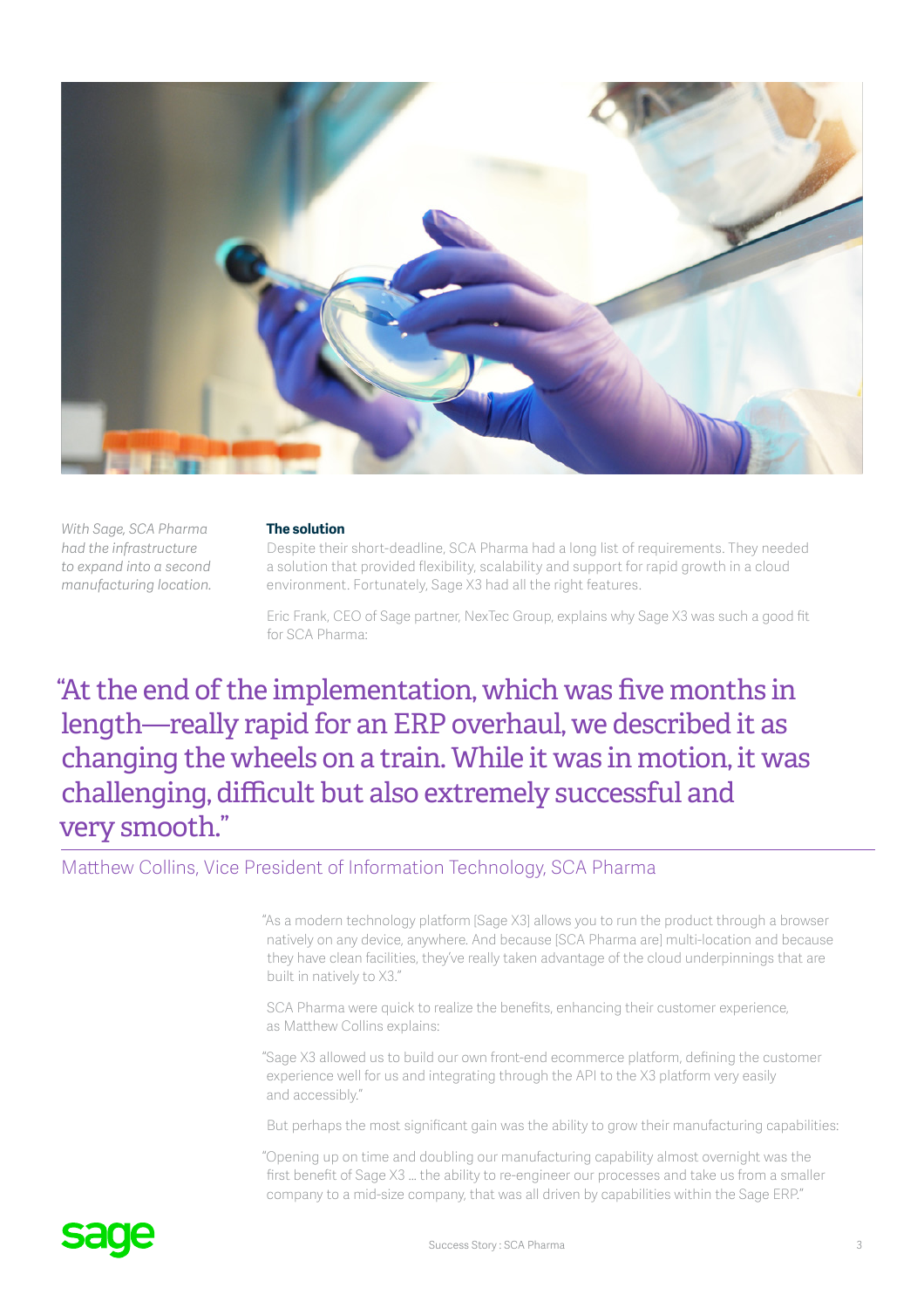

*Sage X3 empowers SCA Pharma employees to transform company processes with insight.*

"We've traditionally focused on regulated industries that can span manufacturing and distribution. There's a particular emphasis on process ... it's an area where the product Sage X3 really does very well."

## Eric Frank, CEO, NexTec Group

### **The bottom line**

Ultimately, Sage X3 has transformed internal processes at SCA Pharma and empowered employees to seek more ways to improve existing processes:

"It's actually transformed our IT experience, and for me personally, moved me out of the role of traditional IT manager and put me into the role of process re-engineer, change manager … I think that's both empowering for me and my career, but also really empowering for the company"

And Sage X3 has given SCA Pharma the tools to react to important business challenges with efficiency, so they can continue to improve their processes:

"Sage X3 brings SCA the capability of implementing rapid solutions to pressing technology or process issues within our organization and provides visibility at the right time to the right folks in the organization. So we're able to implement change rapidly … and maintain a continuous improvement model."